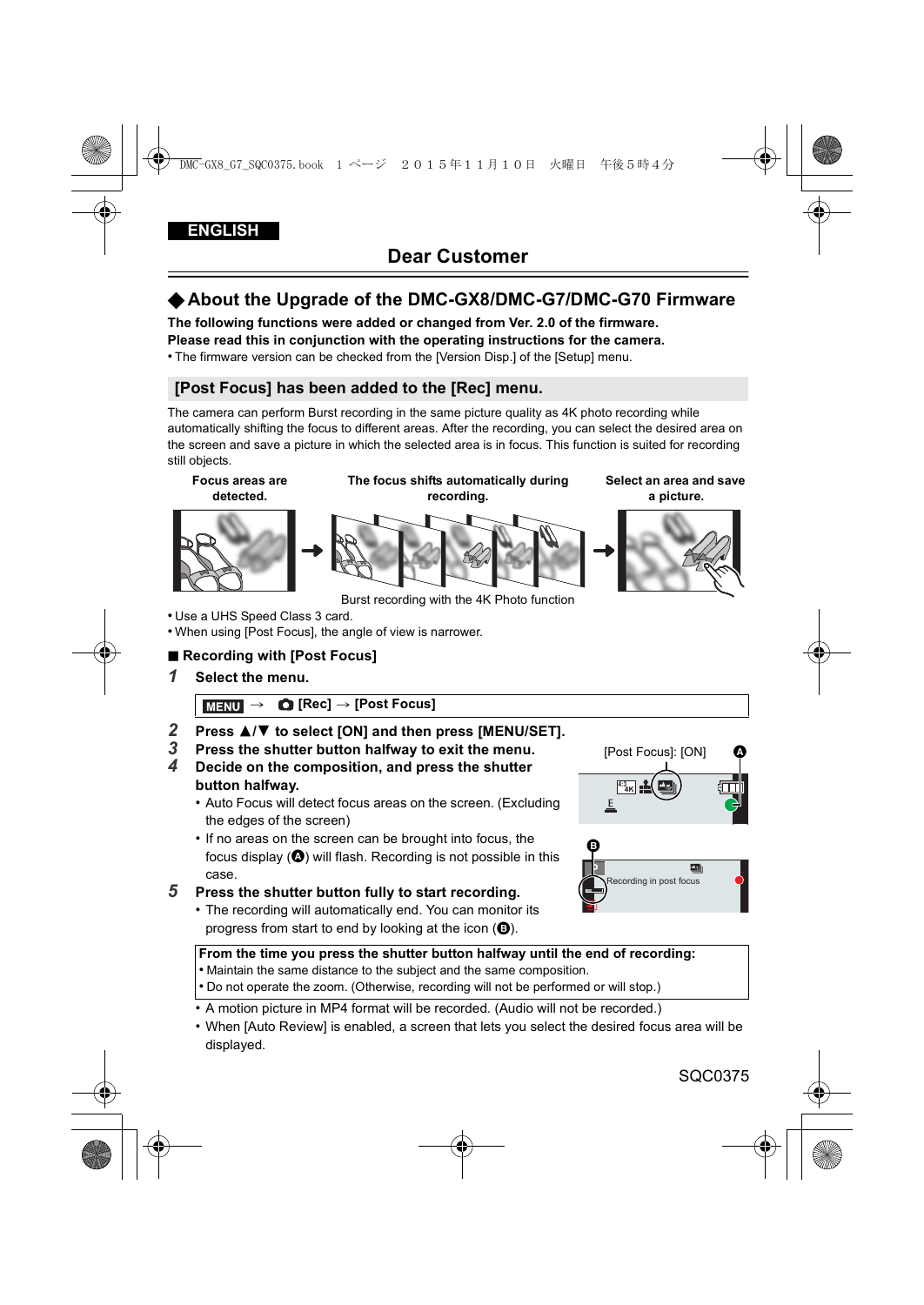### ■ Selecting the desired focus area and saving a picture

- *1* **Select an image with the [ ] icon on the playback screen, and**  press  $\triangle$ .
	- You can also perform the same operation by touching the icon  $[$
- *2* **Select and touch a focus area.**
	- A picture in which the selected area is in focus will be displayed.
	- If a picture that is in focus is not available for the selected area, a red frame will be displayed. You cannot save a picture in this case.
	- You cannot select the edges of the screen.

| <b>Button</b><br>operation                                                                             | Touch<br>operation | <b>Description of operation</b>                                                                                                                    |
|--------------------------------------------------------------------------------------------------------|--------------------|----------------------------------------------------------------------------------------------------------------------------------------------------|
| $\triangle$ / $\nabla$ / $\triangleleft$ / $\triangleright$ / $\bigcirc$ <sub>3</sub> 11/ <sub>2</sub> | <b>Touching</b>    | Selects a focus area.<br>• It cannot be selected during enlarged display.                                                                          |
| ぐハウ                                                                                                    | $\overline{\circ}$ | Enlarges the display                                                                                                                               |
| クロウ                                                                                                    | 宝                  | Reduces the display (during enlarged display)                                                                                                      |
| [Fn2]                                                                                                  | PEAK               | In-focus portions are highlighted with colour. ([Peaking])<br>• Switches in order of [OFF] $\rightarrow$ [ON] ([LOW]) $\rightarrow$ [ON] ([HIGH]). |
| [MENU/SET]                                                                                             | 金卤                 | Saves the picture                                                                                                                                  |

- You can fine-adjust the focus by dragging the slide bar during enlarged display. (You can also perform the same operation by pressing  $\blacktriangleleft$ / $\blacktriangleright$ .)
- Fn2 BEAK
- *3* **Press [MENU/SET] to save the picture.**
	- The picture will be saved in JPEG format.
- You cannot select and save pictures using a TV connected to the camera with an HDMI micro cable or AV cable (optional).

• You can use [Post Focus] using Quick Menu ([CUSTOM]) or a function button.

• You can enable [Post Focus] in [Playback Mode] or [Slide Show] in the [Playback] menu.